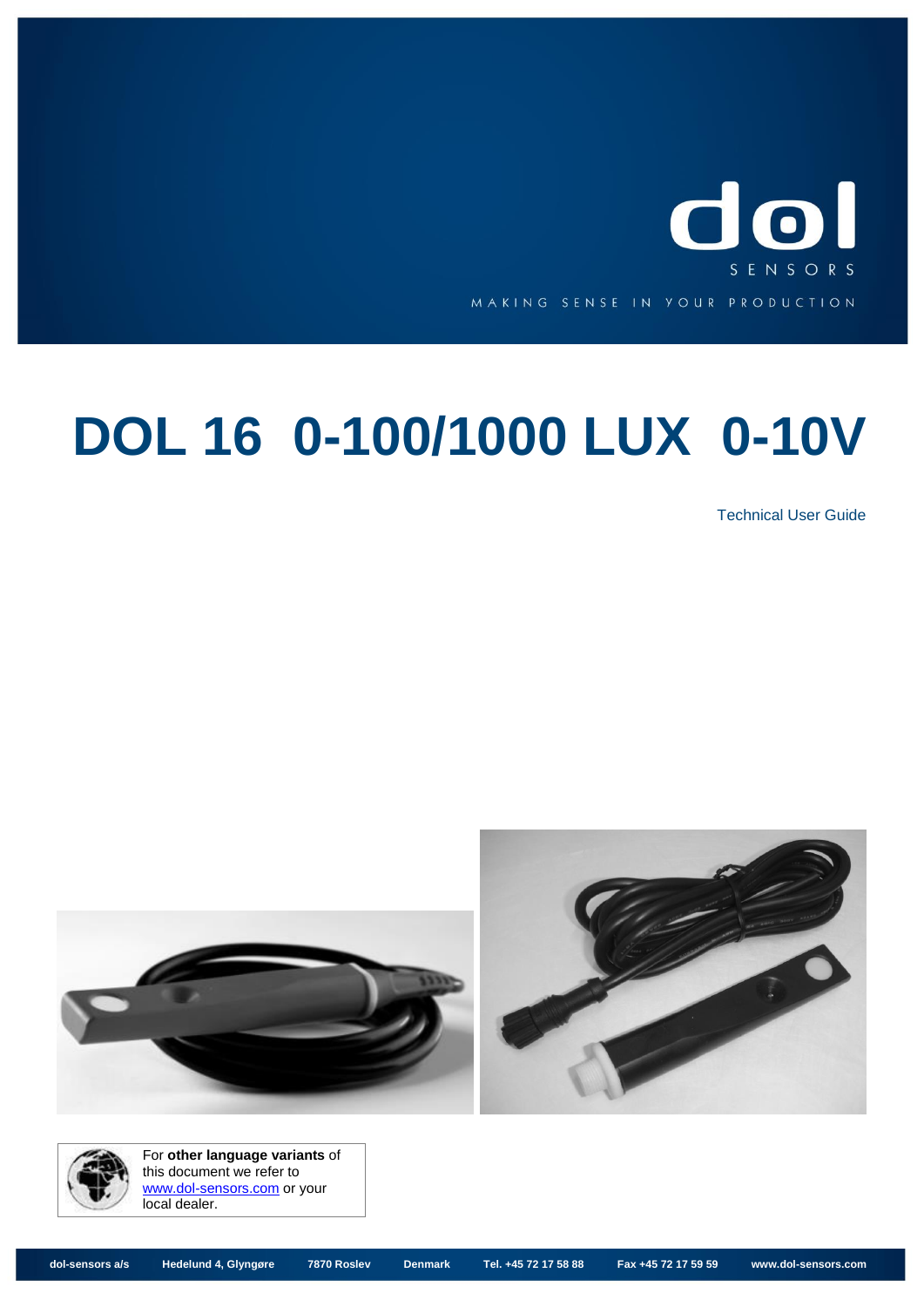## TECHNICAL USER GUIDE

## **PRODUCT DESCRIPTION**

DOL 16 is a sensor designed to measure light intensity. It is intended for application in livestock houses but is also well suited for a number of industrial applications.

Two variants of the sensor are available; one with a cable, and one with M12-connector/cable.

#### **MAINTENANCE**

### **IMPORTANT**

It is important to keep the light-sensitive area of the sensor free of dust to ensure correct measurements. Se[e Figure 1.](#page-1-0)

Apart from this, the product does not require any maintenance. Do not expose the sensor to strong solvents as they may damage its surface and affect measurements. Avoid using solvents such as acetone and alcohol.

Do not bend the sensor as this would inflict permanent damage on the electronics of the sensor.

Dol-sensors reserve the right to change this document and the product herein described without further notice.

<span id="page-1-0"></span>

| <b>LED/LIGHT PROTOCOLL</b> |       |                          |  |
|----------------------------|-------|--------------------------|--|
| LED                        |       | <b>Status</b>            |  |
| <b>Green</b>               | Red   |                          |  |
| ON                         |       | <b>Operation OK</b>      |  |
|                            | ON    | <b>Connection error</b>  |  |
|                            |       | Load < 500 $\Omega$      |  |
|                            | Flash | Sensor defect            |  |
|                            |       | Over/under voltage alarm |  |
|                            |       | Overload                 |  |

#### Output Voltage



<span id="page-1-1"></span>Figure 2: Mounting Figure 3: Functional graph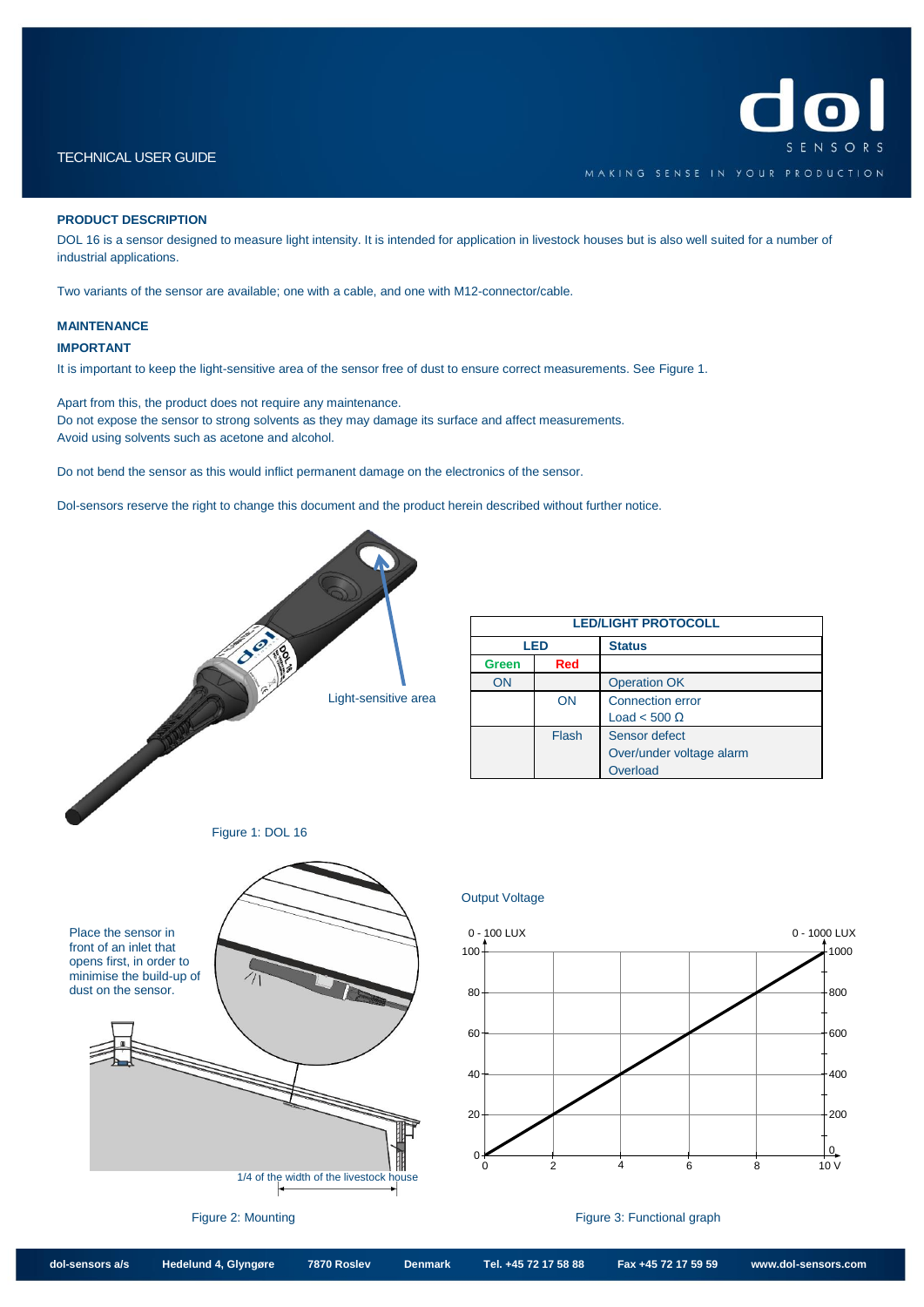#### **INSTALLATION**

For optimum mounting of the sensor, use a mounting clips.

The sensor should be placed in a position which is representative of the light level in the house – the light-sensitive area of the sensor is shown in [Figure 1.](#page-1-0) Sunlight from the outside and objects obstructing incident light should be taken into account.

Examples of mounting are shown in [Figure 2.](#page-1-1)

When demounting variant with M12 connector, the included plug must be mounted.



#### Figure 4: Connection

If 1:1 compliance with the L 182/19 standard is desired, measurements according to the standard and an adaptation to the output of the DOL 16 sensor with the chosen position must be carried out.

**IN DUSTY ENVIRONMENTS, THE SENSOR SHOULD BE PLACED IN A POSITION WHICH ALLOWS FOR EASY CLEANING AT REGULAR INTERVALS.**

#### **TECHNICAL DATA**

|                                            | <b>Output 1</b>                                                   | <b>Output 2</b>                                        |  |
|--------------------------------------------|-------------------------------------------------------------------|--------------------------------------------------------|--|
| <b>Measuring range</b>                     | $0 - 100$ Lux                                                     | 0 -1000 Lux                                            |  |
| <b>Accuracy</b>                            | $5 - 100$ Lux + 4 %<br>at 0 - 40 °C(32 °F – 104 °F)               | 25 -1000 Lux $\pm$ 8 %<br>at 0 - 40 °C(32 °F – 104 °F) |  |
| Output signal (l <sub>out</sub> )          | $0.1$ V / 1 Lux                                                   | 0.1 V / 10 Lux                                         |  |
|                                            | <b>Common</b>                                                     |                                                        |  |
| <b>Time constant</b>                       | Typ. 2 Sec.<br>Max. 15 Sec.                                       |                                                        |  |
| <b>Supply Voltage (V<sub>supply</sub>)</b> | $11 - 30$ V DC                                                    |                                                        |  |
| <b>Supply Current</b>                      | 12 mA no load<br>55 mA max. load                                  |                                                        |  |
| Load                                       | $>500 \Omega - 10 \text{ M}\Omega$                                |                                                        |  |
| <b>Recommended load</b>                    | $\geq 100 \text{ k}\Omega$                                        |                                                        |  |
| <b>Output current</b>                      | 20 mA per output (current limited)                                |                                                        |  |
| <b>Output impedence</b>                    | $< 1 \Omega$                                                      |                                                        |  |
| <b>Temperature, operation</b>              | $-40$ °C $-60$ °C( $-40$ °F $-140$ °F)                            |                                                        |  |
| <b>IP</b> classification                   | <b>IP 67(NEMA 6)</b>                                              |                                                        |  |
| Cable                                      | 2 m (6.6 feet) $4 \times 0.33$ mm <sup>2</sup> (22AWG) cable      |                                                        |  |
| <b>Cable connecting (only M12 variant)</b> | M12 female connector with 2m (6.6 feet) 4 x 0.33mm2 (22AWG) cable |                                                        |  |
| Max. cable length                          | 100 m 0.82 mm <sup>2</sup> (328 feet 18AWG)                       |                                                        |  |
| <b>Shipment weight</b>                     | 150 g (5.3oz)                                                     |                                                        |  |
| <b>Measure, shipment</b>                   | $275 \times 200 \times 20$ mm $(11 \times 8 \times 0.8$ inch)     |                                                        |  |